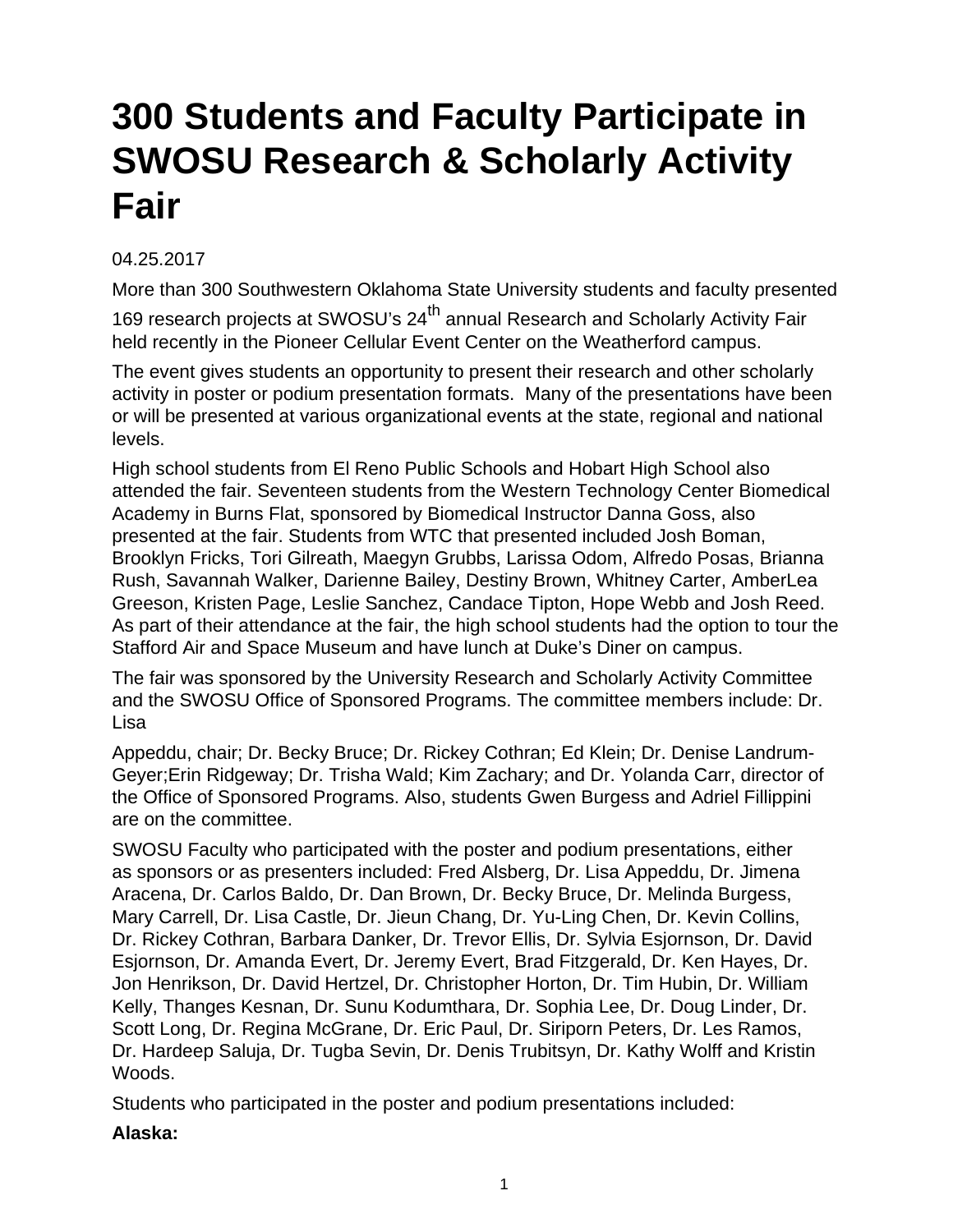• Fairbanks – Brooke Lizotte.

#### **Arkansas:**

• Fort Smith – Christopher Pham.

## **California:**

• Los Angeles – Daniel Ramirez.

## **Georgia:**

• Marietta – Alexander Davis.

#### **Hawaii:**

• Honolulu – Jeewa Ching.

#### **Iowa:**

• Keokuk – Cassandra Dirickson.

#### **Kansas:**

- Argonia Jaci Peetoom;
- Derby Stephanie Voss;
- Liberal Kylie Evans;
- Manhattan Jay Garber.

#### **Kentucky:**

• Lexington – Shaun Garner.

#### **Maryland:**

• Bowie – Nkengasong Ntonghanwah.

#### **Michigan:**

• Detroit – J. Aaron Tanifum.

#### **New York:**

• Brooklyn – Guillermo Defranc.

#### **Oklahoma:**

- Altus David Castellanos, Chelsea Chargualaf, Lana Spandley;
- Alva Abel Abame, Gage Bouziden, Josh Nichols;
- Anadarko Jacob Bellamy, Helen Shobie Nimsey;
- Arapaho Bailey Thomas;
- Blanchard Reece Pfenninger;
- Bridge Creek Mikayla Cooper, Christopher Jackson;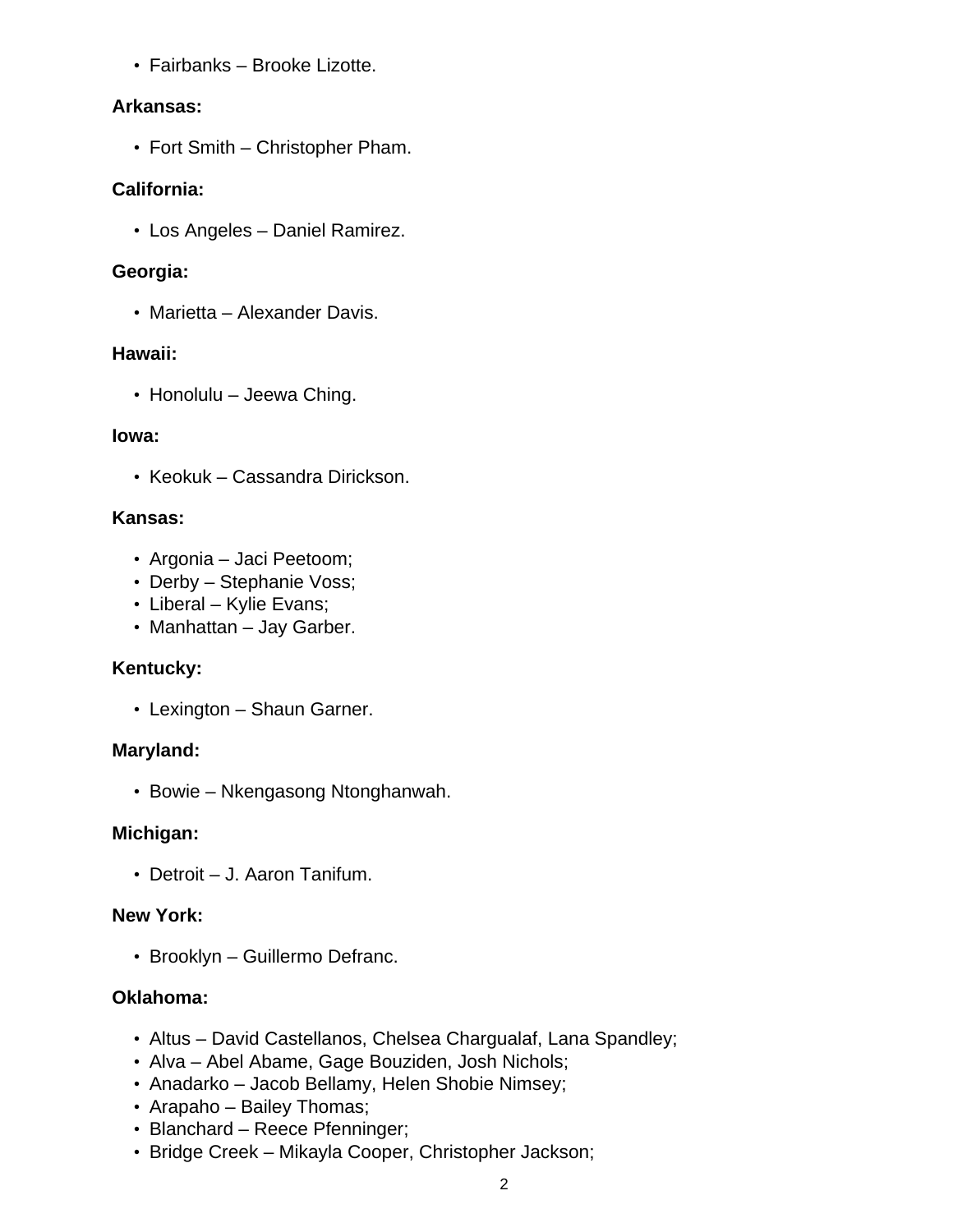- Broken Arrow Jessica Jackson;
- Burns Flat Destiny Brown, Brooklynn Fricks, Tori Gilreath, Cable Jacobsen, Savannah Walker;
- Calumet Charles Sleeper;
- Canton Dillon Chaloupek;
- Canute Michelle Taylor;
- Carter Ty Normand;
- Chandler Sarah Madden;
- Chattanooga Makenzie Lovette;
- Choctaw Kylie Morgan, Sheldon Perry;
- Claremore Bailey McKay;
- Clinton Amanda Adney, Darienne Bailey, Jose Diosado, Maegyn Grubbs, Gina Harnois, Kristy Hulett, Dalynna Parker, Jennifer Rodriguez, Leslie Sanchez, Candace; Tipton, Amy Vega, Jesse Velasco, Hope Webb;
- Comanche Ashley Watson;
- Cordell Nicole Donato, Sarah Gore, Lindsey Hendricks, Joshua Reed;
- Corn Jasilin Hall;
- Coweta Kristen VanTuyl;
- Deer Creek Tyler Follis;
- Dibble Austin Seabourn;
- Edmond Sonia Amabo, Brett Baldwin, Abbagale Bond, Natanya Hernandez, Kayley Humann, Britney Le, Radhika Patel, Colton Sharp;
- El Reno Massey Beard, Nathaniel Benge, Kwyn Bollinger, Ben Bosler, Kylee Carroll, Tanner Holsted, Ben Houston, Anna Jeffrey, Jentri Thompson;
- Elgin Drew Hilliary, Zane Rulon;
- Elk City Whitney Carter, Will Davis, Colleen Garrett, David Garza, Rachael Lamar, Larissa Odom, Payton Wright;
- Enid Tiffany Piper, Marisa Word;
- Erick Makenzie Riddle;
- Fairfax Morgan Rozell;
- Grandfield Austin Palmer;
- Guthrie Dominic Blue;
- Hammon Luke Carpenter, Kristen Page;
- Harrah Courtney Chedester;
- Hinton Allison James;
- Hobart Josh Boman, Alfredo Posas;
- Hooker Taylor McBee;
- Hydro Shanna Simmons, Emily Smith;
- Kingfisher Kaci Pennington;
- Lahoma Courtney Curless;
- Lawton Madison Erman, Taylor King, Phillip Nguyen, Megan Oertel;
- Leedey Matalyn Haney;
- Lindsay Laci Johnston;
- Lone Grove Miranda Constant;
- Lucien Cole Smith;
- Marlow Sarah Butcher, Trevor McClure;
- McCloud Megan Whorton;
- Miami Selene Nino;
- Moore Shelby Trawick;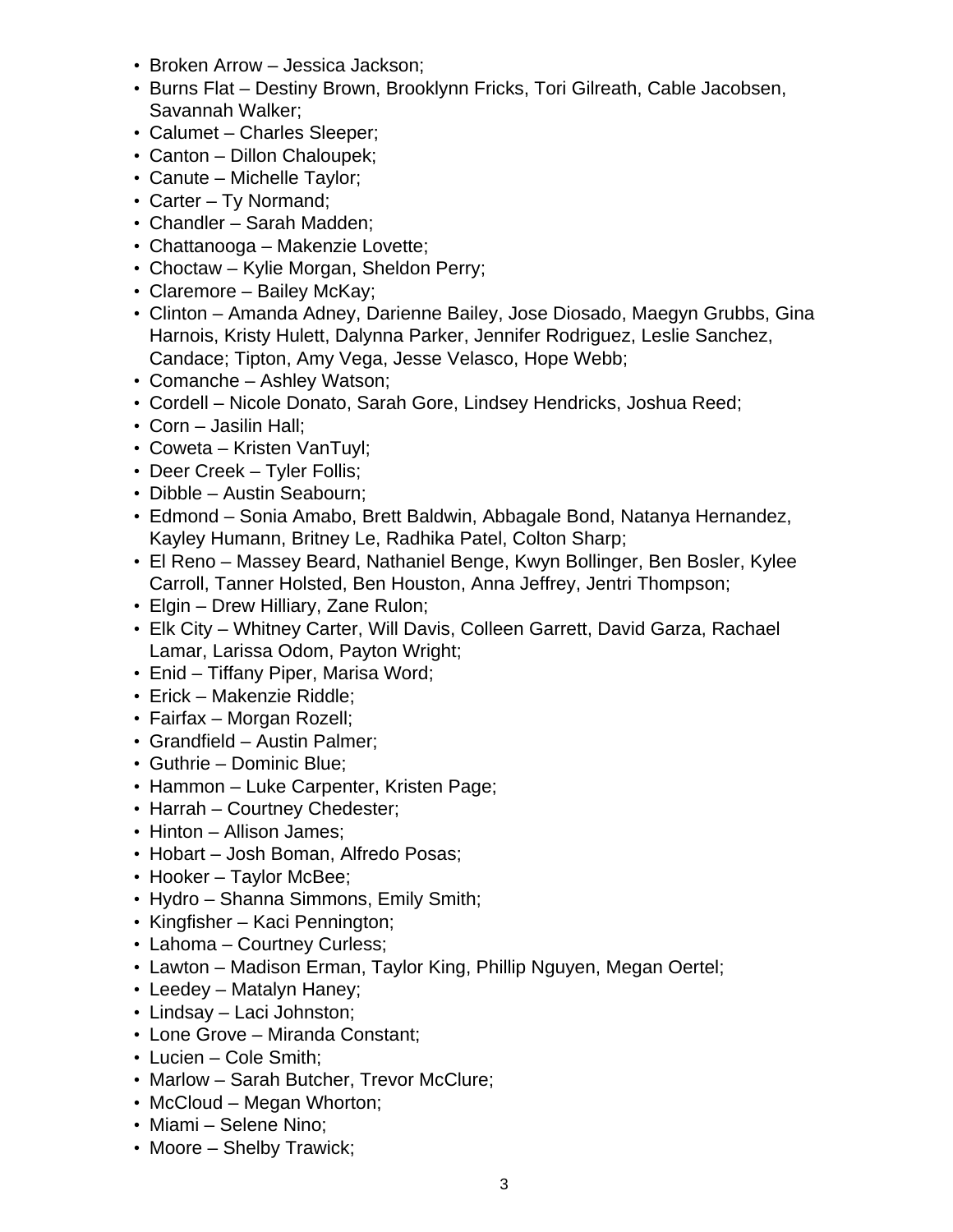- Mustang Greco Beach, Cailey Herrera;
- Newcastle Madison Duckwall;
- Newkirk Cara McWilliams, Mikka Vap;
- Norman Anthony Bertolozzi, Bradley Burke, Sequojah O'Neal Johnson, Joshua L'Hommediew;
- Okeene Kristi Burghardt;
- Oklahoma City Aksah Cherian, Zachary Cravens, Sara Hutchinson, Elvis Mbatu, Kevin Mbatu, Allison Statton, Tyler Watson;
- Owasso Rachel Burns, Emily Kessler;
- Pauls Valley Sierra Mullen;
- Perkins Caitlin Coker;
- Piedmont Kylee Gregston, Ashleigh Seale;
- Purcell Lauren Spencer;
- Ripley Mason Pitts;
- Sallisaw Matt Meeks;
- Sapulpa Madison Carter;
- Sayre AmberLea Greeson, Lupe Nicholas Vidaurri;
- Shattuck Mary Iliff;
- Stillwater Forrest Witt, Abel Abame;
- Stilwell Terin Fletcher;
- Thomas Garet Crispin, Samantha Hamburger;
- Tulsa Elisabeth Allbritton, Landen Carson, Kendra Hess;
- Turpin Matthew Mendoza;
- Union City Chelsea Rackley;
- Washington Tyler Lenhart;
- Watonga Tasha Clewell;
- Waukomis Peyton Isbell;
- Weatherford Jenna Adcock, Noor Albasry, Abdullah Alyami, Ali Alyami, Ahmed Alghamdi, Mustafa Almustafa, Omar Baghlaf, Kenneth Beck, Morgandy Benson, Brittany Brewster, Christian Buckner, Gwendolyn Burgess, Daniel Butcher, Brock Chance, Gloria Choi, Kelby Cook, Kathryn Cornell, Sarah Crone, Ashna Dhoonmoon, Ethan Do, Kaylee Dobbs, John Eze, Michael Flinn, Jocelyn Garcia, Garrett Gaunt, Monica Green, Jenna Lee Hays, Jessica Janet Hernandez, Meagan Hensley, John Herring, Madison Herrera, Elizabeth Hicks, Breanna Hughes, Heather Kelley, Eduardo Inturregui, Calli Kaiser, Bailey Kephart, Kenneth Kemp, Lauren Kleinpeter, Mason Lancaster Ingrid Law, Derek Lawrence, Kaitlyn Lehrman, Nicholas Lockyear, Parker Long, Jiji Lu, Cody Manning, Brittany Mason, Brandon Matter, Stephanie Moreno, Abbey Morton, Cooper Murley, Adrianne Nwankwo, Faith Okorocha, Savannah Osmond, Lauren Parenica, Dalhae Park, Catherine Patron, Bailey Patton, Memory Phiri, Ashley Popejoy, Cecilia Ramirez, Robert Rhynes, Brianne Riggs, Ramone Robertson, Whitney Roper, Kenya Rosales, Prabhjyot Saluja, Trevor Sanders, Rosaria Kasere Sanga, Kyra Schmidt, Isabella Seay, Dylan Seitter, Alina Shrestha, Collin Spangler, Maddi Stuart, Bryce Tabb, Jeremiah Tahah, Jenna Thomason, Mary Tippens, Samantha Titone, Javier Torres, Maggie Tran, Mia Tran, Nhu Trann, David Tresp, Kaylin Trompeter, Jayme Tuck, Hafith Uresi, Ntxhees Vahchuama, Kara Vincent, Jessica Rose Vo, Roy Ward, M. Elizabeth Webb, Nicholas Wheeler, Bryce Wolters, John Woods, Brandon Wrobbel, Geovany Zatarain;
- Woodward Jarrod Ford, Brendon Hines, Micah Morehart, Devin Widick;